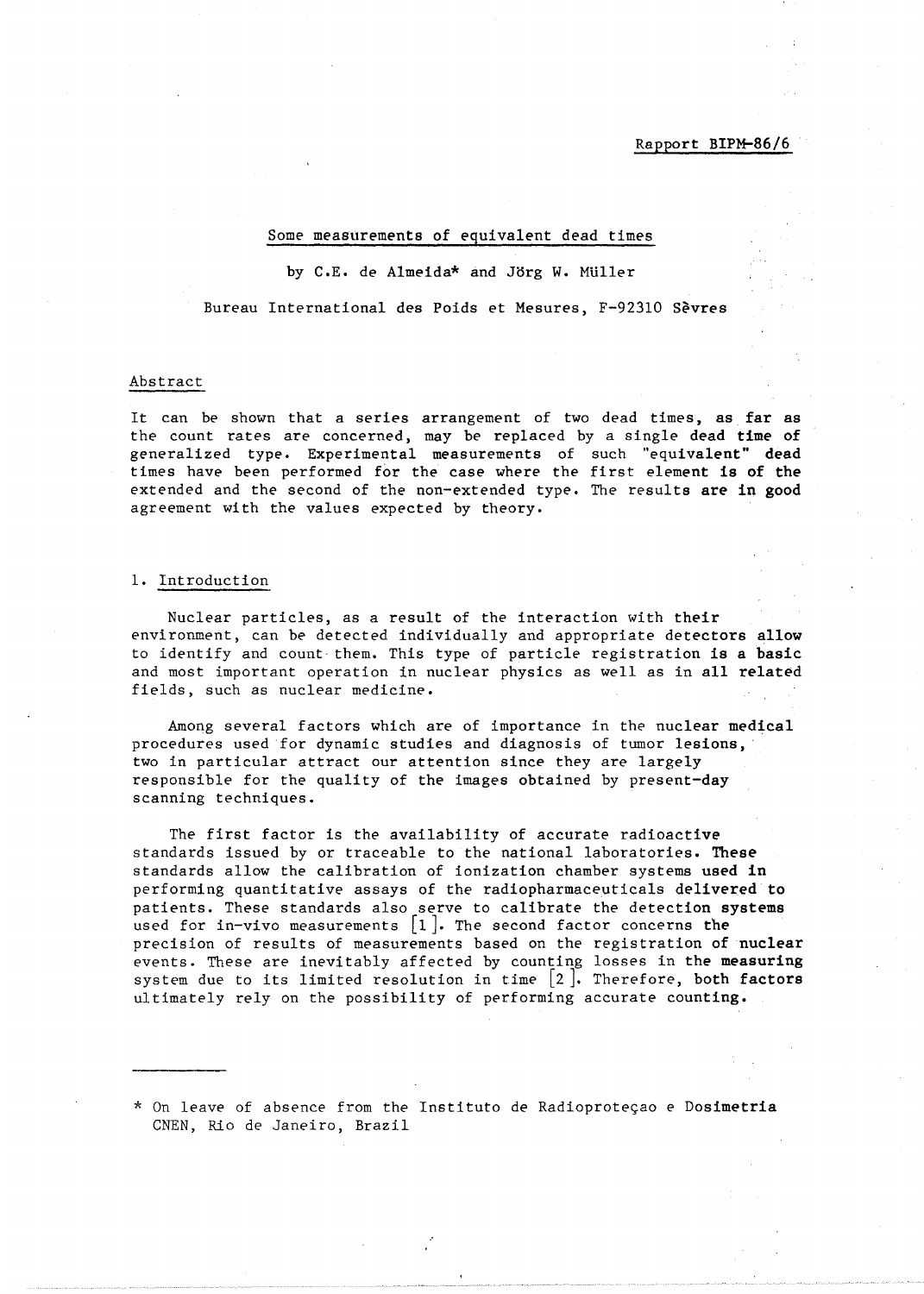Any detection system, after having accepted an electronic pulse, is unable to handle possible further arrivals immediately afterwards. The minimum time interval necessary to separate individual counts is called the dead time of the electronic circuit. This leads inevitably to counting losses for the measurement, which have no counterpart in the corresponding biological effects. The.resulting distortion in the temporal sequence of the *measured* electronic pulses can be so large that simply neglecting them would lead to errors which may become quite unacceptable for medical applications.

In order to have a clear-cut experimental situation for the counted pulses, one generally introduces artificially a dead time of length  $\tau$ . This will modify the stream of incoming events in a well-defined way, allowing us to evaluate the original count rate from the measured one.

## 2. Some general remarks on the effect of dead times

Traditionally, two types of dead times are considered  $\lceil 3 \rceil$ . They differ in the way of responding to pulses which arrive during the dead-time period:

- a) For a non-extended dead time, these pulses *are* just ignored,
- b) For an extended (also called cumulative or paralyzable) dead time, they extend the dead time by  $\tau$ , measured from the moment of the last arrival.

Thus, while in a) dead times are only imposed by registered events, they are caused in b) by all detected pulses.

Normally, such a dead time is inserted as early as possible into an electronic measuring chain in order to minimize pile-up effects. Its value is usually chosen to be well beyond the one estimated for the "inherent" dead time of the system. This allows to reduce, and often practically to eliminate, the effect of the latter.

The precise value of the unavoidable inherent dead time, which is mainly *due* to the electronic chain, is difficult, but not impossible, to measure. The effect of this "first" dead time can be expressed by a transmission factor  $T_1$  which may be used for the determination of the original count rate. How this can actually be done has been described elsewhere  $[4]$ .

The recent availability of dead times of the so-called generalized type has changed the situation and widened the possibilities. It can be shown that any series arrangement of two dead times may be replaced by a single generalized dead time, as far as the count *rates are* concerned. When the value of this dead time is chosen equal to that of the second element in the chain, there only remains its parameter  $\mathcal{P}$  to be determined. Hence, if a method can be found which permits to predict  $\mathcal{P}$ ,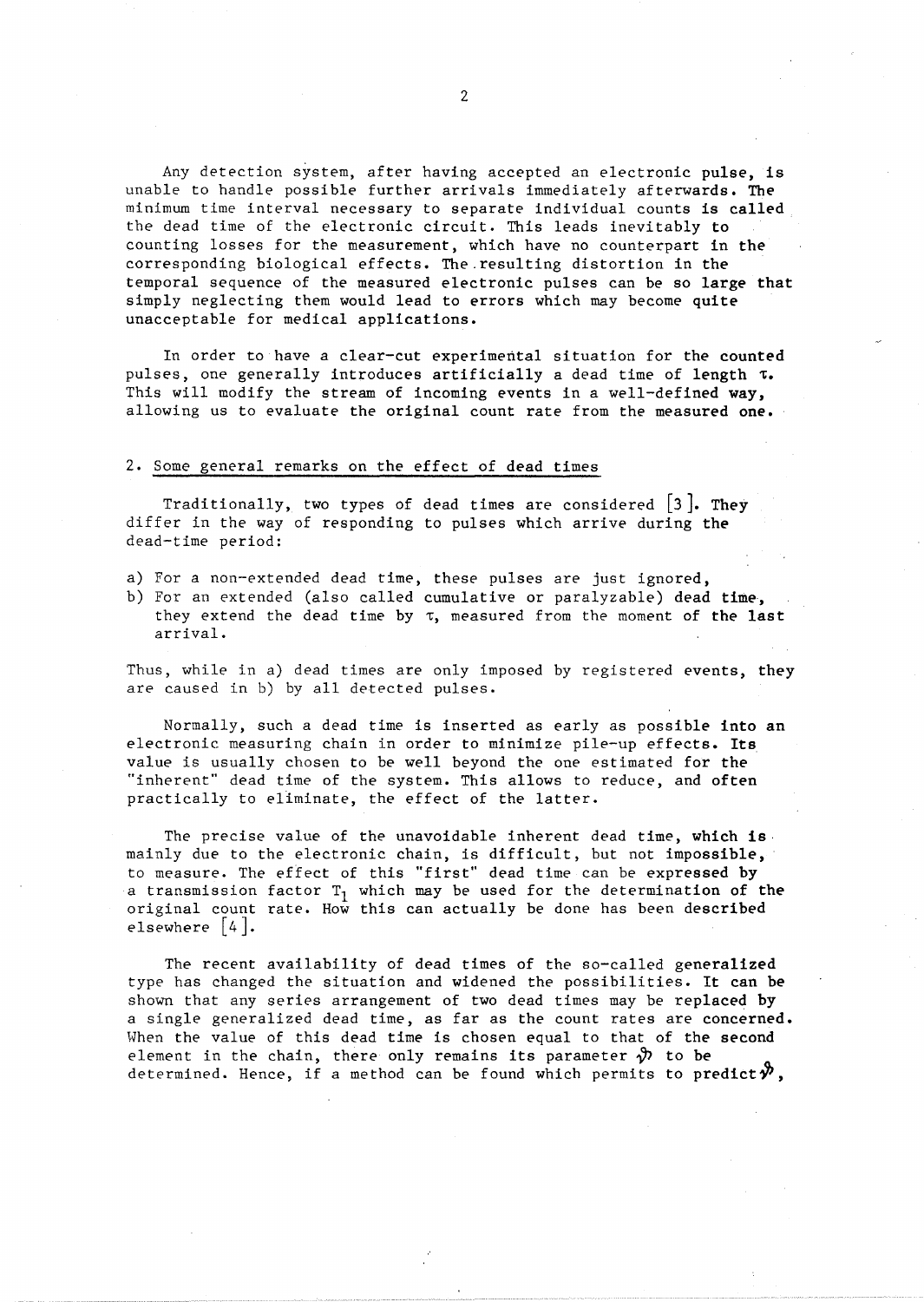the advantage of the new approach is obvious, as it then allows us to bypass the use of the complicated mathematical expressions which occur in the description of a *series* arrangement of two dead times. All we then need is the inversion formula applicable for a generalized dead time, and this can be readily programmed on a pocket computer *[5,* 6J.

Whenever we have two dead times in series, four possible combinations can be formed depending on whether they *are* of the extended "E" or non-extended "N" type. These combinations are "E-E", "N-E", "E-N" and  $"N-N"$ .

For a given set of parameters (count rate  $\rho$ , dead times  $\tau_1$  and  $\tau_2$ , each of specified type), the corresponding generalized "type parameter" $\partial$ ? can be determined. Let the output count rate be denoted by R for the series arrangement of dead times and by  $R'$  for the generalized dead time.

For our measurements we have chosen the arrangement where  $\tau_1$  and  $\tau_2$ are of type "E" and "N", respectively (Fig. 1). For such an arrangement "E-N" we have  $[7]$  the output count rate

$$
R = \frac{\rho}{(1-\alpha)x + e^{\alpha x}} \equiv \frac{\rho}{1 + x + \frac{1}{2} \alpha^2 x^2 + \cdots} ,
$$

(1)

(2)

whereas, according to the Takacs formula  $[8]$ , it is given for a generalized dead time by

$$
R' = \frac{\rho}{e^{x\tau_2} + -1} \equiv \frac{\rho}{1 + x + \frac{1}{2}x^2 + \dots}
$$

where  $x = \rho \tau_2$  and  $\alpha \approx \tau_1/\tau_2$ , with values of  $\alpha$  between 0 and 1.

The requirement that  $R'$  should be equal to  $R$  imposes a condition on  $\sqrt[n]{v}$ . If  $\sqrt[n]{v}$  can be chosen such that R' = R, the dead time is said to be equivalent to the corresponding series arrangement. A comparison of the two *series* developments given in (1) and (2) shows that if one stops at the terms of order  $x^2$ , the correspondence is  $\mathcal{V} = \alpha^2$ . However, developments involving higher-order terms of x will in general lead to better approximations of  $\mathcal{Y}$ . It has been derived in [7] that, up to fourth order in x,

$$
\mathcal{P} = \alpha^2 + \frac{1}{3} \alpha^3 (1-\alpha)x + \frac{1}{36} \alpha^4 (1-\alpha) (3-5\alpha)x^2 + \frac{1}{540} \alpha^5 (1-\alpha) (9-41\alpha + 34\alpha^2)x^3
$$
  
+ 
$$
\frac{1}{6480} \alpha^6 (1-\alpha) (18-174\alpha+351\alpha^2-193\alpha^3)x^4 + \dots
$$
 (3)

Numerical checks have shown that, for our experimental conditions, this theoretical development is more than adequate.

3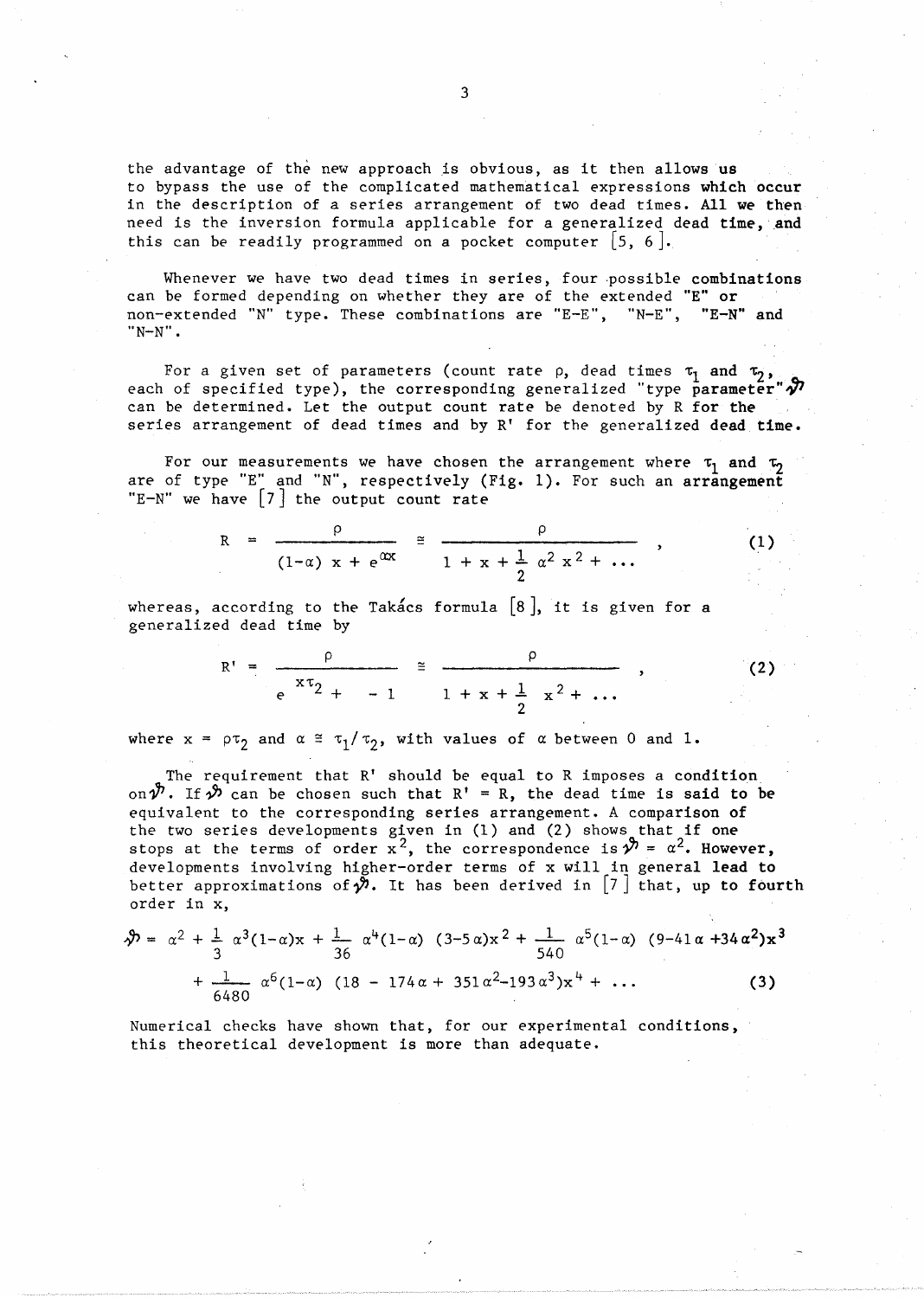The aim of our experiment is to check whether the theoretical expressions for  $\mathcal{V}$  recently given in  $|7|$  can be confirmed by precise measurements. This experimental part *takes* advantage of some of the advanced techniques presently available in this field.



Fig. 1 - Schematic diagram of the measuring electronic chain

## 3. Experimental procedure

A series of 60Co *sources* with count rates in the *range'* of about· 2 500 to 15 000  $s^{-1}$ , deposited on VYNS films, was specially prepared for this experiment following the routine procedure of source preparation used at BIPM for absolute activity measurements.

For the *sake* of simplicity we can say that the electronic measuring chain is composed of two parts (Fig. 1): first the  $4\pi\beta$  proportional counter and associated electronics (preamplifier, pulse-shape discriminator and amplifier) with an intrinsic dead time  $\tau_{0}$  of about 1.2 µs; second, it uses, in parallel, both a series arrangement of two dead *times* (with values  $\tau_1$  and  $\tau_2$ ) and a single generalized dead time (of value  $\tau_2$  and with parameter  $\mathcal{P}$ ). In addition, a monitor measures continuously the count rate  $\rho'$  which permits the evaluation of the original count rate p once the dead time  $\tau_0$  is known.

All the measurements *are* performed simultaneously in order to average out statistical fluctuations of the count *rate* which *are* due to the source. The dead times  $\tau_1$  and  $\tau_2$  as well as the generalized "type parameter" $\mathcal{P}$  are electronically inserted and a description of the system is planned for publication  $[9]$ . In the adopted model of a generalized

4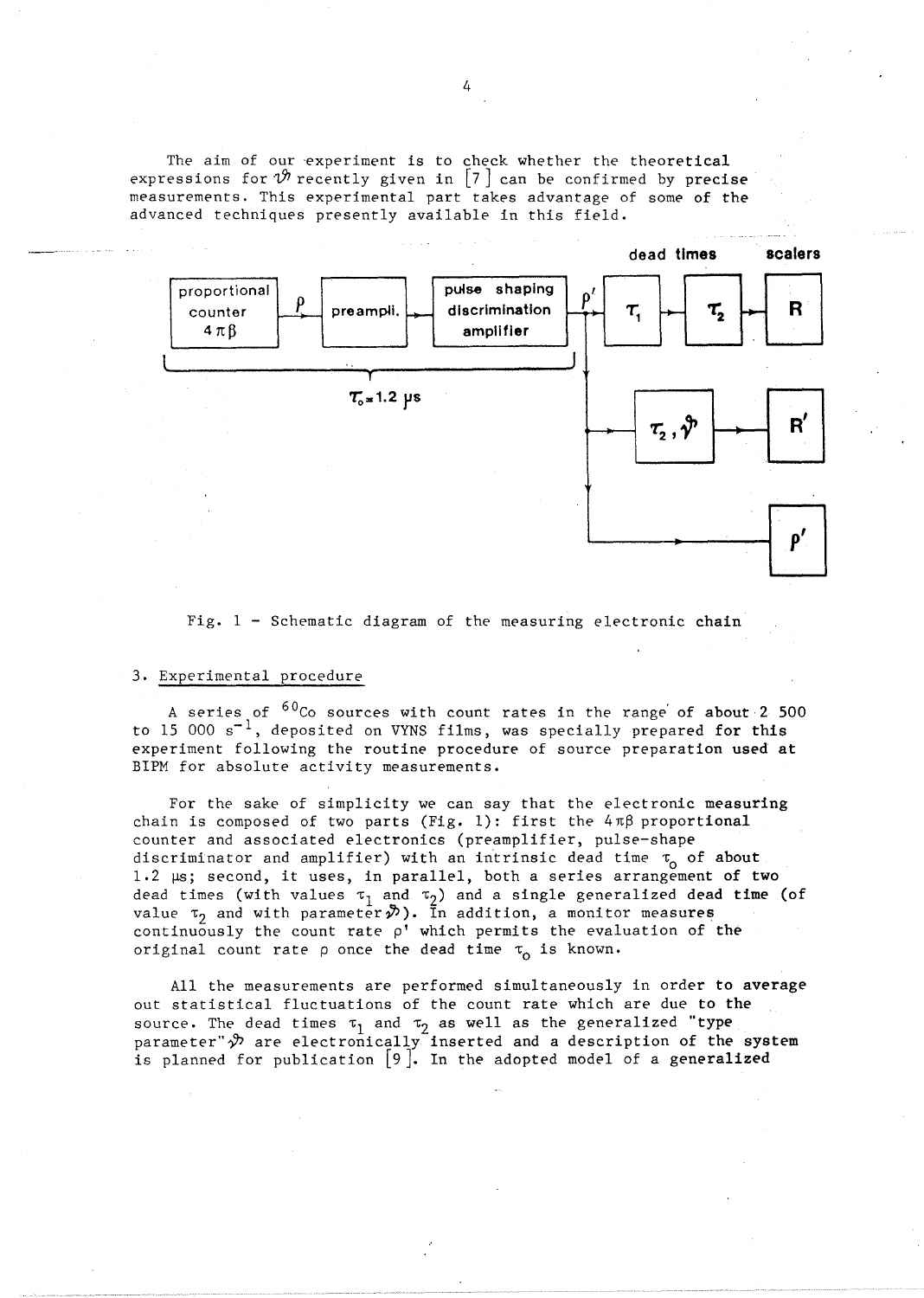dead time it is assumed that the type of dead time associated with an incoming pulse is randomly determined, but in such a way that its probability of being extended is given by the numerical value of  $\mathcal{P}$ . Thus, the special cases  $\mathcal{P} = 0$  and  $\mathcal{P} = 1$  correspond to a purely non-extending and extending dead time, respectively.

Apart from these limiting cases all intermediate situations are covered. In the general situation, an extending type is chosen randomly with probability  $\mathcal{P}$ , and a non-extending type with probability 1 - $\mathcal{P}$ . The experimental realization of an electronic circuit capable of producing such a dead time is based on an approximate simulation  $|10|$ . An electronic switch which determines whether an extended or non-extended behaviour is applied, is activated by a periodic signal with two stages, the ratio of which is  $\mathcal{P}$  to  $1 - \mathcal{P}$ . A schematic diagram of this periodical signal is given in figure 2; its frequency  $v = 1/T$  should be well in excess of the experimental count rate under study.





An approximate value of  $\mathcal{P}$  can then be obtained directly from a look at the periodical signal, for instance by means of an oscilloscope. However, practical measurements have revealed that this simple method of determining  $\mathcal P$  is not accurate enough. It has therefore been replaced by a more elaborate method which takes advantage of a special sequence of triple pulses produced by a signal generator. This method [9] allows to reduce the determination of  $\mathcal{P}$  to a simple counting of pulses and it can be easily shown that this approach permits its measurement within 100 s to about 0.2 %, which is sufficient for our purposes.

In order to assure our confidence in the stability of the whole measuring system, five readings have been taken for each nominal value of  $\hat{v}$  and a sufficient number of readings for R and R', providing thereby a reasonably good statistical basis for the evaluation of the results.

5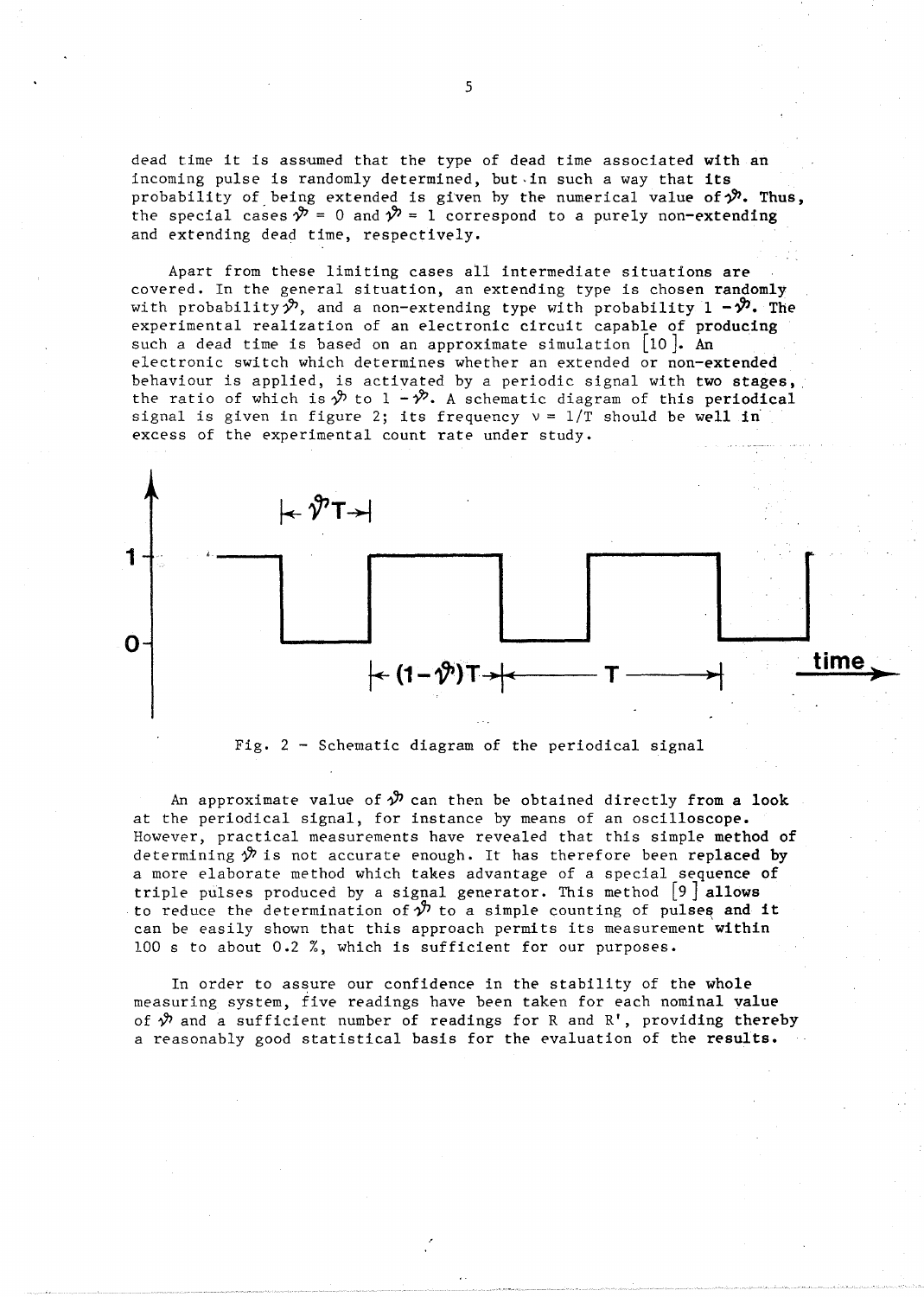As a normal procedure prior to the start of a new series of measurements, a new radioactive *source* was left for a sufficient time *(e.g.* about 30 min) in the proportional counter, allowing thereby the measurement conditions to reach a state of equilibrium. The numerical values of  $\tau_1$  and  $\tau_2$  were measured for every new choice of x by using an automatic measuring device described in  $[11]$ .

# 4. Results

The stability of the measuring system is illustrated in figure  $\overline{3},$ for a source with a count rate of  $14\,800\,s^{-1}$ . The variation is smaller than 0.1 %, and thus within the normal statistical fluctuations of the source. The results of two typical situations *are* shown in figure 4, where the ratio R'/R is plotted against *the* values ofY'. The intersections are obtained graphically; they yield the wanted experimental values of  $$$  and their uncertainties.



Fig. 3 - Results of a *series* of measurements for a source with a count rate of about  $14\,800\,s^{-1}$ . Each experimental point was measured during 1 000 s and individual measurements were separated by an interval of 800 s.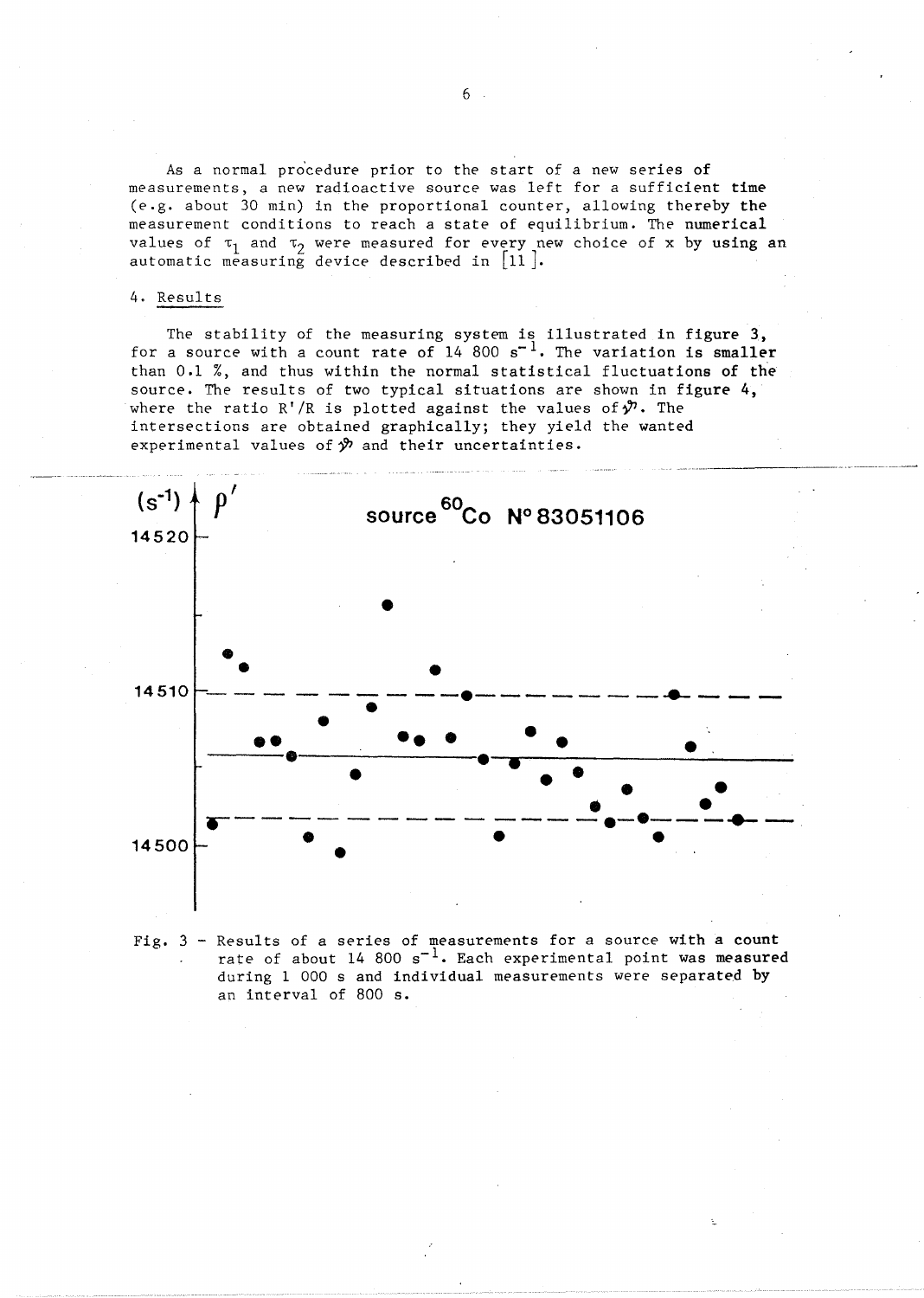

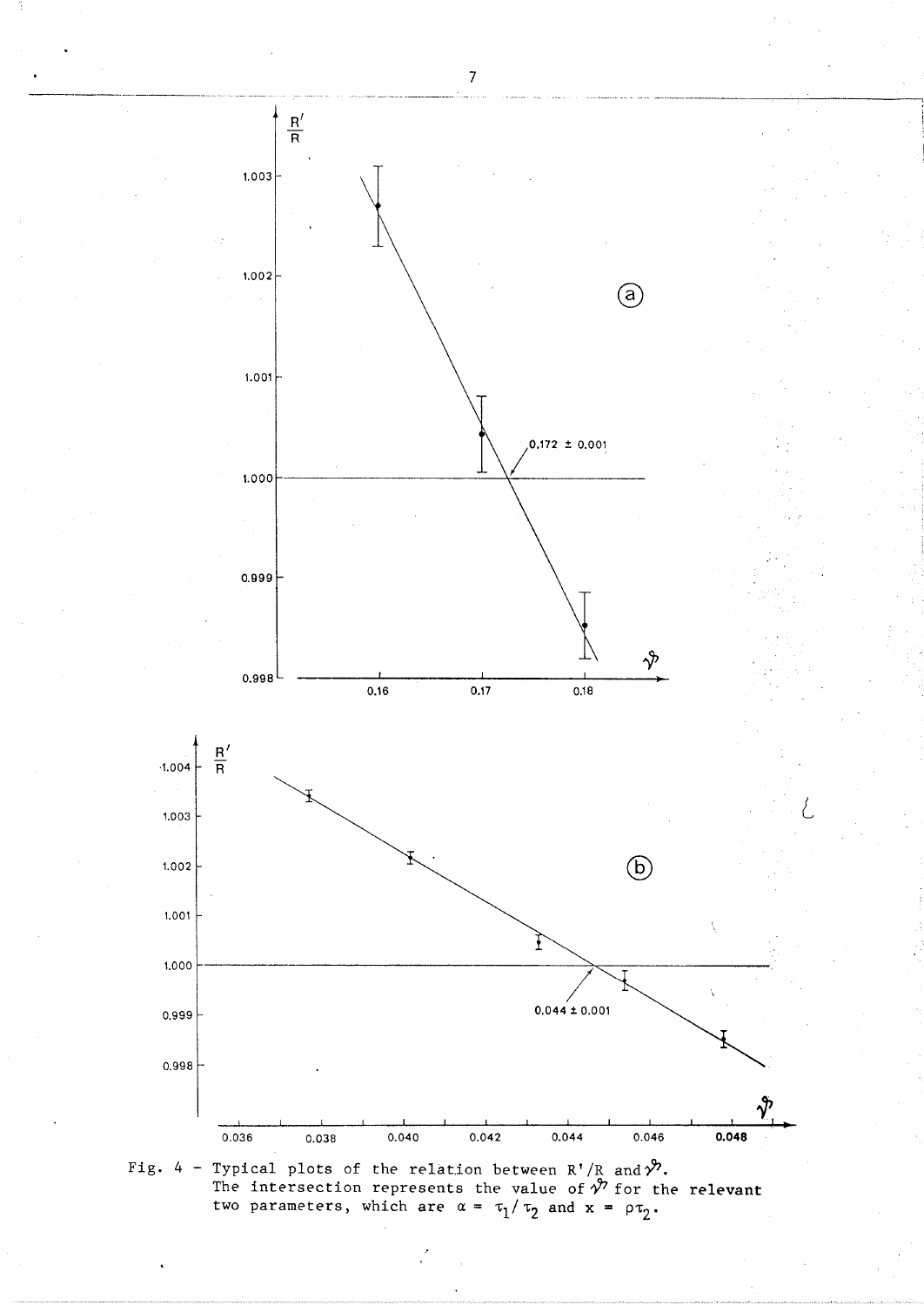|                | $p = 10,800, s^{-1}$<br>$x = 0.2$ | $p = 2,600 \text{ s}^{-1}$<br>$x = 0.2$ | $p = 5,400 s^{-1}$<br>$x = 0.5$ | $p = 10900 s^{-1}$<br>$x = 0.8$ | $p = 14800 s^{-1}$<br>$x = 1.5$ |
|----------------|-----------------------------------|-----------------------------------------|---------------------------------|---------------------------------|---------------------------------|
| $\alpha = 0.2$ | E: $0.032 \pm 0.002$              | E: $0.040 \pm 0.001$                    | E: $0.042 \pm 0.001$            |                                 | E: $0.044 \pm 0.001$            |
|                | T: 0.040                          | T: 0.040                                | T: 0.041                        |                                 | T: 0.044                        |
| $\alpha = 0.3$ | E: $0.080 \pm 0.002$              |                                         |                                 | E: $0.094 \pm 0.002$            |                                 |
|                | T: 0.090                          |                                         |                                 | T: 0.095                        |                                 |
| $\alpha = 0.4$ | E: $0.158 \pm 0.002$              | E: $0.160 \pm 0.002$                    | E: $0.165 \pm 0.001$            | E: $0.172 \pm 0.001$            | E: $0.183 \pm 0.002$            |
|                | T: 0.163                          | T: 0.162                                | T: 0.166                        | T: 0.170                        | T: 0.180                        |
| $\alpha = 0.5$ | E: $0.242 \pm 0.001$              |                                         |                                 | E: $0.264 \pm 0.001$            |                                 |
|                | T: 0.254                          |                                         |                                 | T: 0.268                        |                                 |
| $\alpha = 0.6$ | E: $0.358 \pm 0.001$              | E: $0.366 \pm 0.002$                    | E: $0.376 \pm 0.002$            | $E: 0.384 \pm 0.001$            | E: $0.402 \pm 0.002$            |
|                | T: 0.364                          | T: 0.366                                | T: 0.375                        | T: 0.383                        | T: 0.401                        |
| $\alpha = 0.7$ | E: $0.479 \pm 0.001$              |                                         |                                 | E: $0.515 \pm 0.001$            |                                 |
|                | T: 0.499                          |                                         |                                 | T: 0.517                        |                                 |
| $\alpha = 0.8$ | E: $0.614 \pm 0.003$              | E: $0.641 \pm 0.004$                    | E: $0.656 \pm 0.002$            | E: $0.663 \pm 0.002$            | E: $0.669 \pm 0.001$            |
|                | T: 0.627                          | T: 0.644                                | T: 0.655                        | T: 0.664                        | T: 0.670                        |
| $\alpha = 0.9$ | E: $0.808 \pm 0.002$              |                                         |                                 | E: $0.827 \pm 0.001$            |                                 |
|                | T: 0.808                          |                                         |                                 | T: 0.826                        |                                 |

Table 1 - Experimental (E) and theoretical(T) values of  $\hat{y}$  for an equivalent dead-time arrangement "E-N"

- The values indicated for  $\rho$ ,  $\alpha$  and  $x$  are rounded<br>- For the evaluation of the theoretical values the exact parameters have been used

 $\bf 8$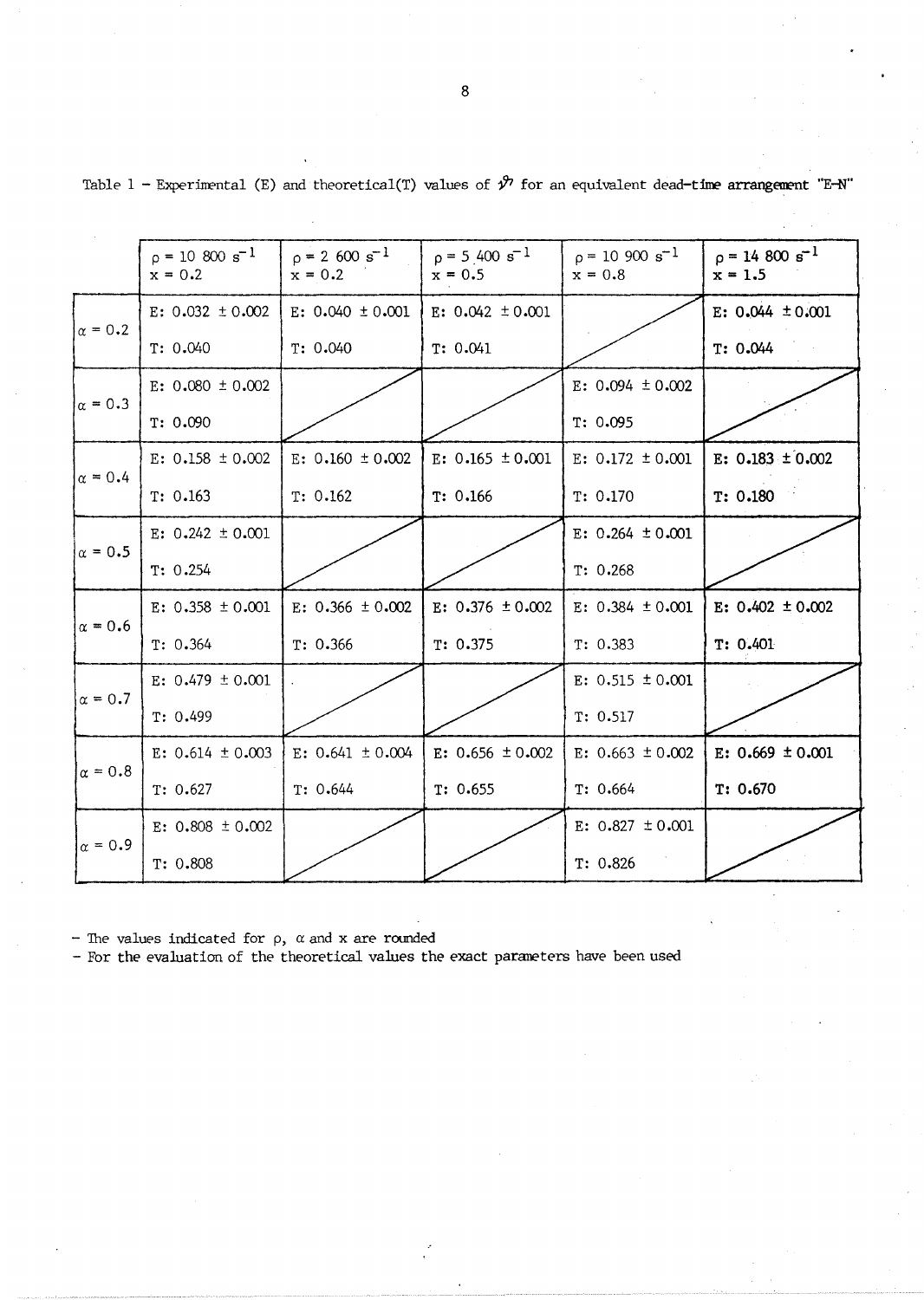

Fig. 5 - Differences between the experimental and theoretical values of  $\mathcal{W}$ for various values of the relevant two parameters, namely source count rate  $\rho$  and the product  $x = \rho \tau_2$ .<br>
a)  $\rho \approx 2\,600 \text{ s}^{-1}$ ,  $x = 0.2$  b)  $\rho \approx 10\,800$ <br>
c)  $\rho \approx 5\,400 \text{ s}^{-1}$ ,  $x = 0.5$  d)  $\rho \approx 10\,900$ <br>
e)  $\rho \approx 14\,800 \text{ s}^{-1}$ ,  $x = 1.5$ . b)  $\rho \approx 10^{-5}00 \text{ s}^{-1}$ ,  $x = 0.2$ <br>d)  $\rho \approx 10^{-5}00 \text{ s}^{-1}$ ,  $x = 0.8$ 

 $\mathbf 9$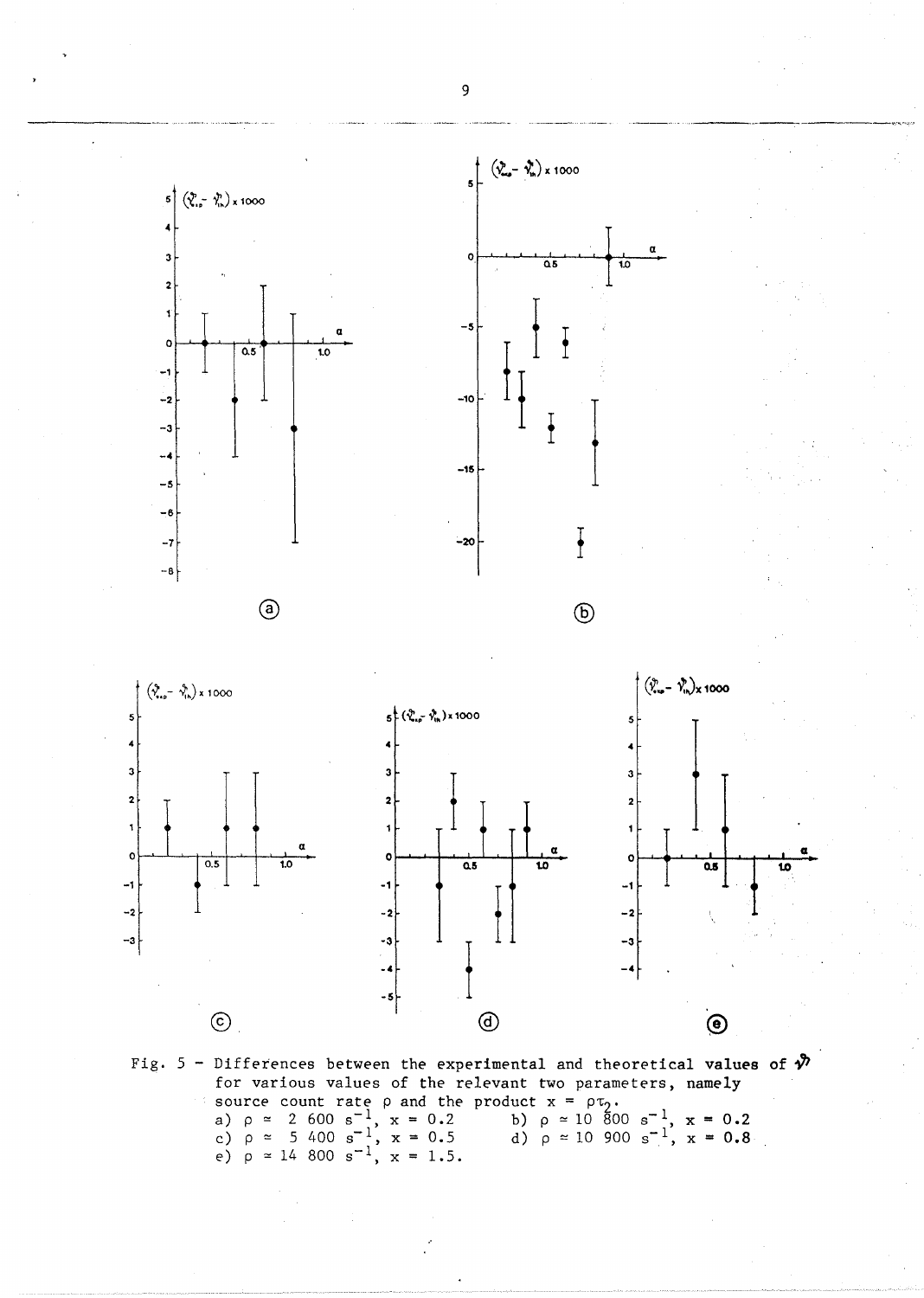The final results for all series of measurements together with the corresponding calculations are summarized in table 1. The agreement between the experimental and theoretical values of  $\mathcal P$  is satisfactory for all arrangements, except for the case with  $\rho \approx 10\,800\,\text{s}^{-1}$  and  $\textbf{x} \approx 0.2$ . It is easily *seen* that for this situation the deviations *are* always negative and it can be explained by the influence of  $\tau_0$  on  $\tau_1$ , since the latter is in this *case* only about two to seven times larger than the, first *one.* Also the discrepancy tends to get smaller for increasing values of  $\alpha$ , and becomes negligible for  $\alpha = 0.9$ .

The *measured* differences between the experimental and theoretical values of  $\mathcal{P}$  are indicated in figure 5 for all situations referred to in table 1. The statistical uncertainties are in all cases only a few parts in a thousand.

The influence of high-order terms on the theoretical values of  $\mathcal{P}$  is shown in figure 6, which explains the need for their evaluation and subsequent use. These differences, for  $x = 0.8$ , may reach values of up to  $25 \cdot 10^{-3}$ , with the main influence coming from the term proportional to x.



Fig. 6 - Typical example of the effect of higher-order terms in the theoretical values of  $\mathcal{Y}.$ 

/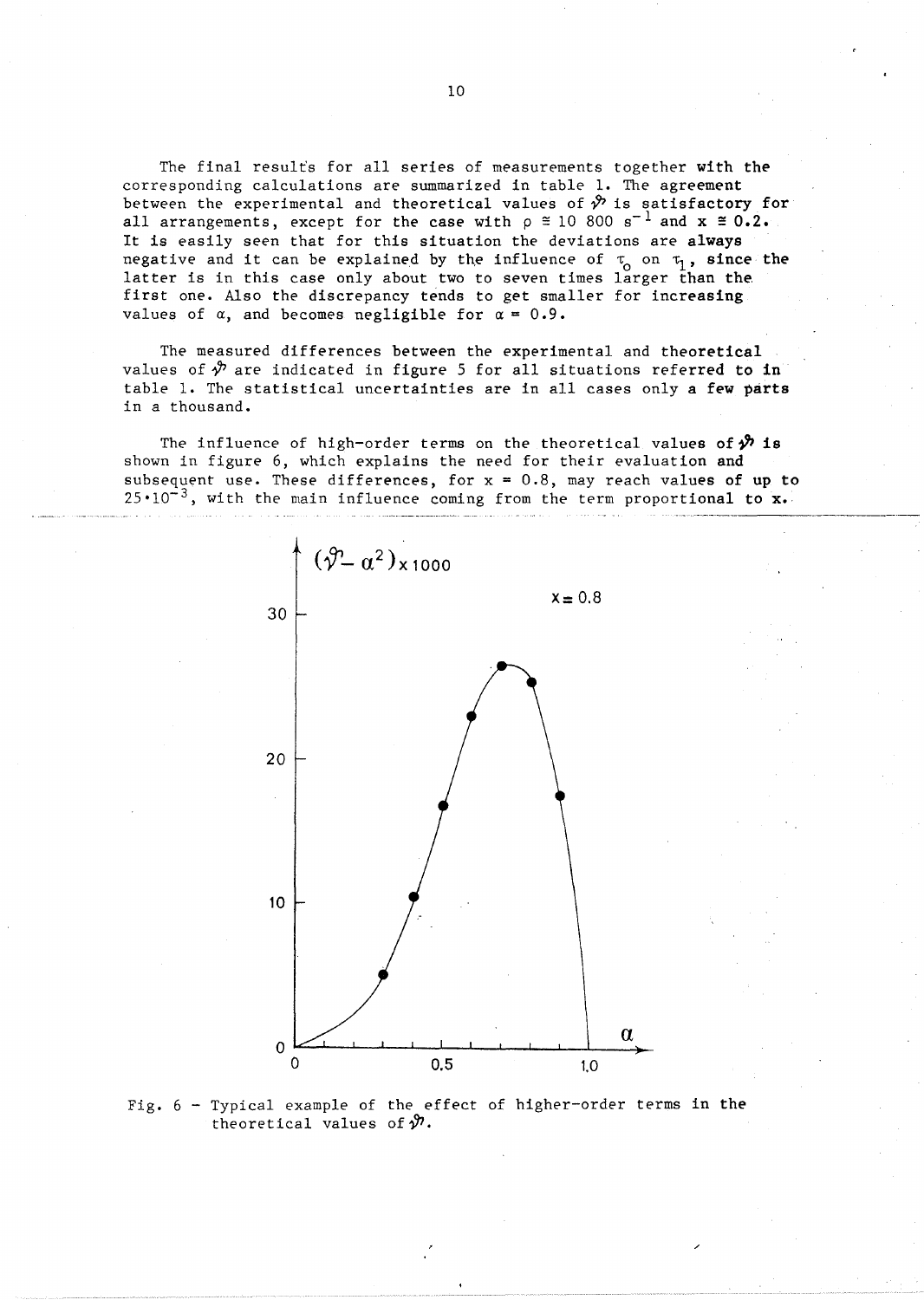### 5. Conclusions

The experimental results obtained from the arrangement type "E-N" indicate that the approach used for these measurements seems to be reliable and of sufficient accuracy. The good agreement between experimental and theoretical values gives clear support to the theoretical evaluation of the parameter  $\mathcal{P}$ , which can thus be reliably predicted, provided that we dispose of good numerical values for the dead times involved. In these evaluations the higher-order *terms* give non-negligible contributions.

Further measurements should be performed in order to verify if such an agreement is also found for the other dead-time arrangements, in particular the case "N-E" where the theory is already available.

This method, for which the practical feasibility has now been established, is likely to find useful applications in the medical and non-medical fields.'

## Acknowledgments

The work reported here was undertaken during the tenure of an American Cancer Society - Eleonor Roosevelt - International Cancer Fellowship awarded by the International Union against Cancer.

The authors would like to thank the kind and efficient assistance provided by P. Breonce, C. Colas, C. Veyradier and F. Lesueur during several phases of this work, and Mme Muller for her help in preparing this report.

One of the authors is very grateful to Prof. A. Allisy for his readiness to accept him in his laboratory and allowing him thereby to update his familiarity with present experimental techniques.

### References

- $|1|$  NCRP Report No. 58, A Handbook of Radioactivity Measurements Procedures, 2nd edition, 1985 (National Council on Radiation Protection and Measurements, Bethesda, Maryland)
- [2] R.D. Evans: "The Atomic Nucleus" (McGraw Hill, New York, '1955)
- [3] J.W. Müller: "Dead-time problems", Nuclear Instr. and Methods 112, 47 (1973)
- $\begin{bmatrix} 4 & 1d. \\ 4 & 1d \end{bmatrix}$  . "A propos de deux temps morts en série", BIPM WPN-229 (1986)
- [5] id.: "Notion de temps mort equivalent", BIPM WPN-230 (1986)